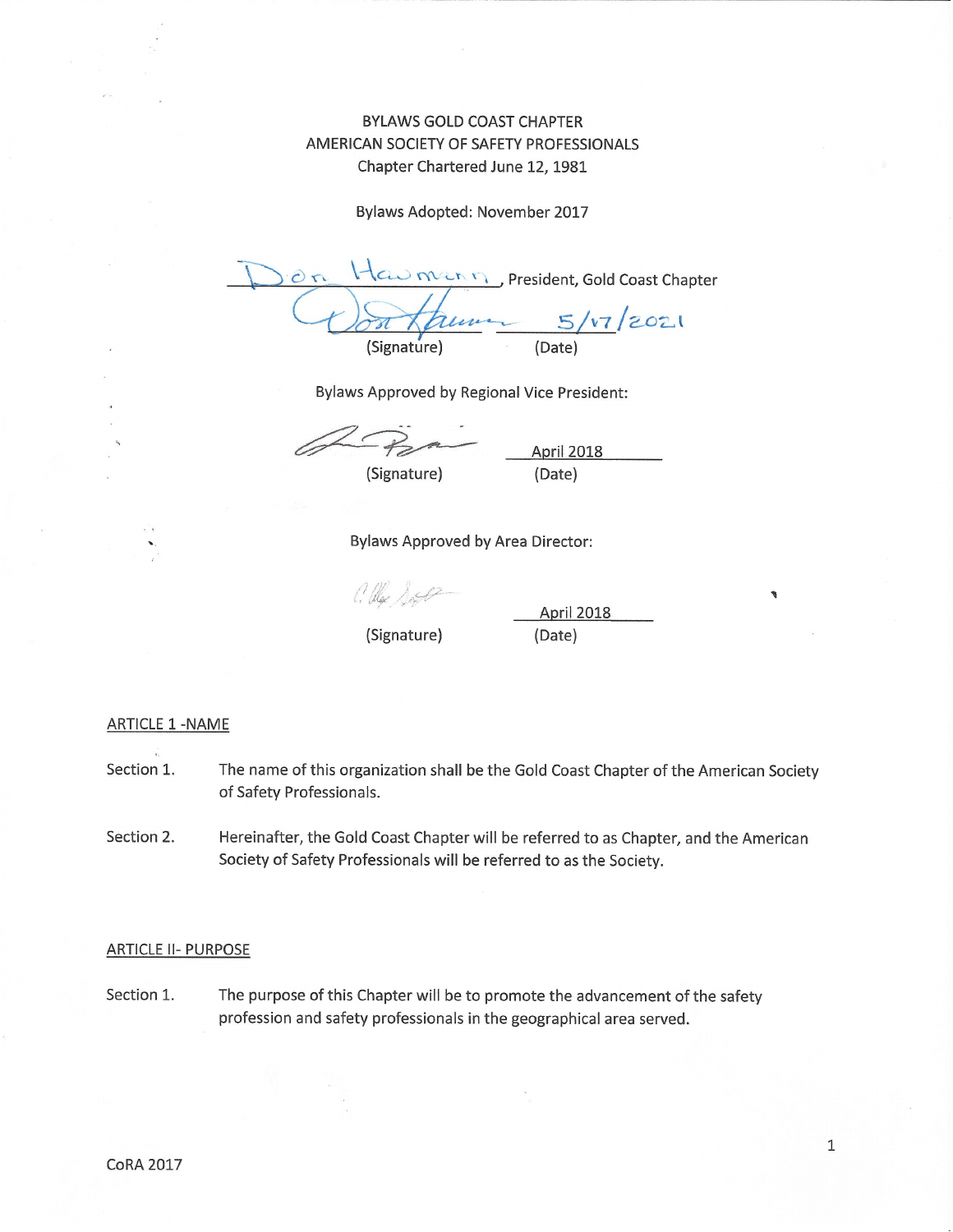Section 2. In fulfilling its purposes, the Chapter shall have the following objectives within the geographical area:

> a) To develop and/or promote educational programs for obtaining the knowledge required to perform the functions of a safety professional.

> b) To develop and/or disseminate locally, information and materials that will carry out the purposes of the Chapter, the Society, and serve the public.

c) To provide and/or support forums for the interchange and acquisition of professional knowledge among its members.

d) To foster liaison with local organizations of related disciplines.

e) To inaugurate and implement programs and projects that are consistent with the purposes of the Chapter and the Society.

f) To conduct Chapter affairs in a manner that will reflect the standards, purposes and objectives of the Society.

# ARTICLE III- MEMBERSHIP

- Section 1. Membership in the Chapter is open to those individuals who are members of the Society in good standing and who are located within the Chapter's geographical area or request membership in it. All members of the Chapter shall be members of the Society.
- Section 2. In order to maintain its Charter, the Chapter shall have a minimum of 40 active members.
- Section 3. The Chapter is located in Region IV, South Florida Area, and the Chapter's geographical area is defined as follows: Martin, Okeechobee, Palm Beach, St. Lucie, Highlands, Glades and Hendry Counties.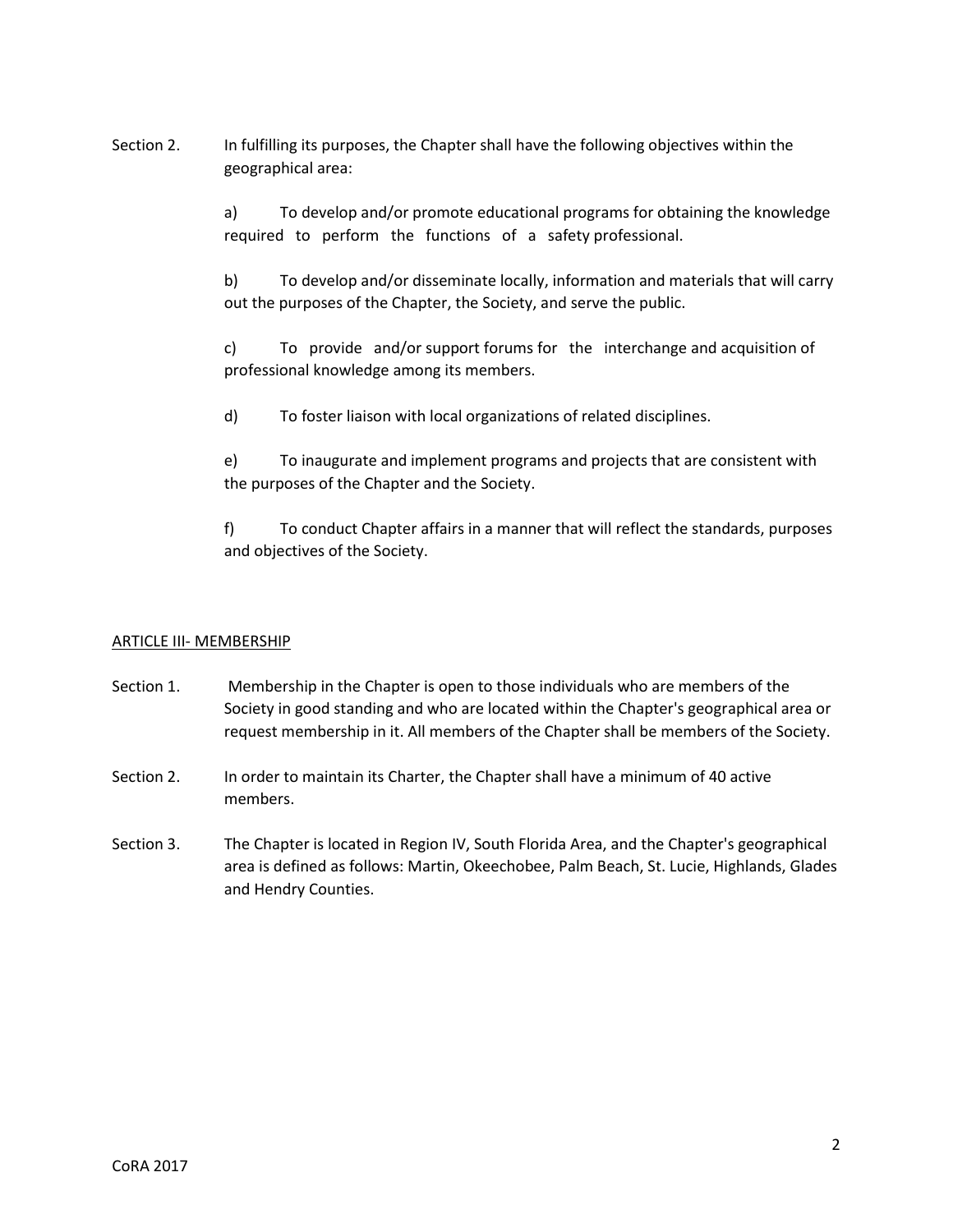## ARTICLE IV- ORGANIZATION

- Section 1. The Chapter is a not-for-profit organization chartered by the Society for the purpose of carrying out the objectives of the Society in its geographical area. It shall operate in accordance with Society Bylaws.
- Section 2. An Executive Committee shall be responsible for the operation and management of the Chapter. It shall be responsible for the supervision and care of all property, have full authority to commit the Chapter to action in consonance with the resolutions adopted at Chapter meetings, and may, cooperate with other organizations on such basis that will not impair the ability of the Chapter to pursue its purposes independently.
- Section 3. A majority of the Executive Committee present at a board meeting shall constitute a quorum. Four Chapter members and at least one elected member of the board present at a Chapter meeting shall constitute a quorum.
- Section 4. The Executive Committee shall consist of the Elected Officers, Delegate to the Society House of Delegates, Membership Chairperson and the Program Chairperson.
- Section 5. Each major objective as listed in Article II, Section 2 of these Bylaws shall be under the supervision of either a Chapter Officer or an appointed Committee Chairperson.
- Section 6. The Chapter President is the voting representative for the Chapter at the Area Operating Committee and Regional Operating Committee meetings. A Professional Member, or Member who is an elected Chapter Officer, may serve instead of the President if elected by the Chapter and so designated in writing to the Area Director or Regional Vice President, as appropriate.
- Section 7. Chapter Officers and the Delegate to the Society House of Delegates shall be elected by members of the Chapter.
- Section 8. The Chapter activity year shall be from July 1st to June 30th.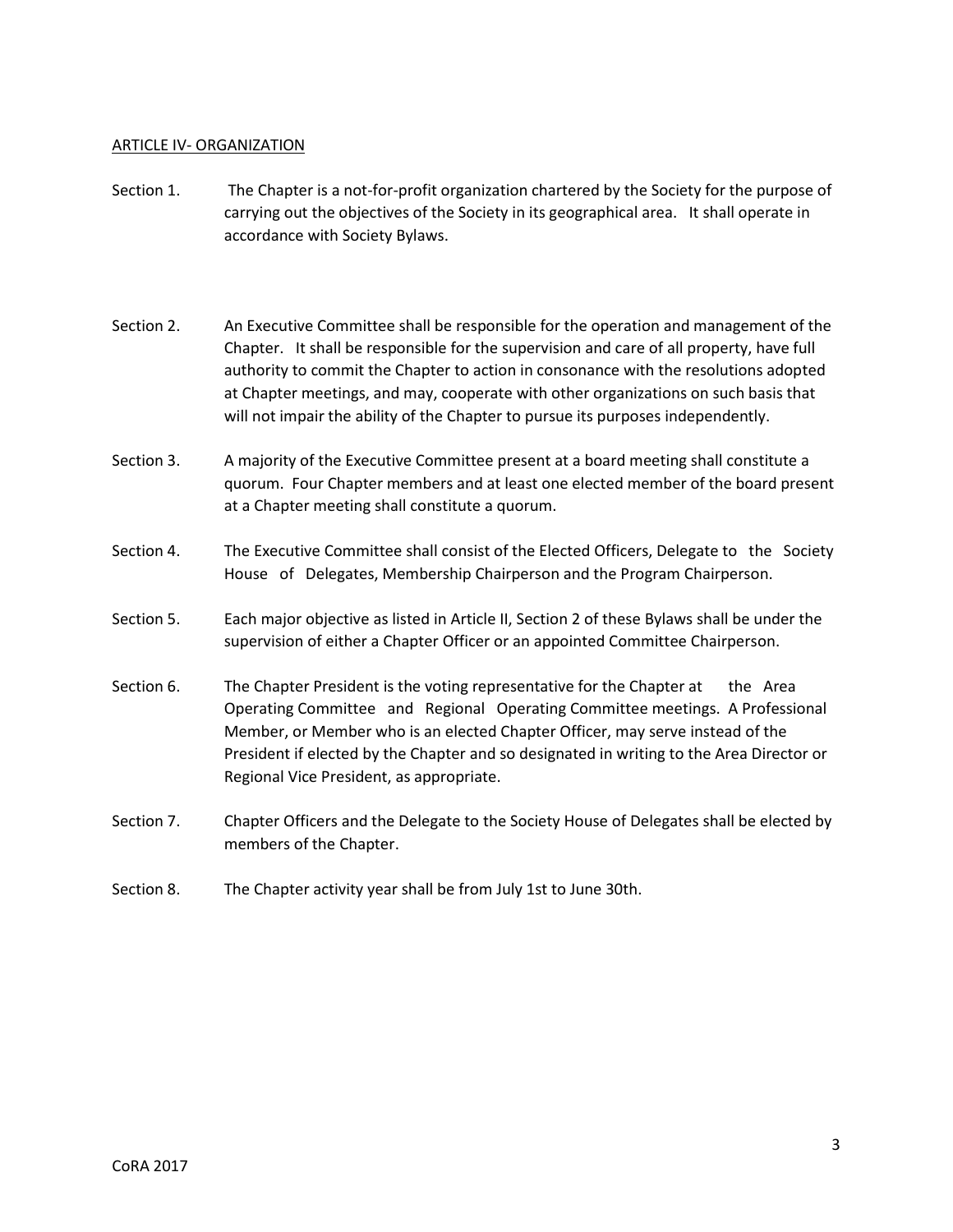## ARTICLE V- OFFICERS

Section 1. Elected officers of the Chapter shall be:

- a) President
- b) President-Elect
- c) Secretary
- d) Treasurer
- e) Delegate(s) to the Society House of Delegates
- Section 2. Each elected Chapter Officer shall have been a Society member for at least one year and a Gold Coast Chapter member for at least one year prior to taking office; exceptions must be approved by the Regional Vice President. Only a Professional Member or Member may hold the offices of President, President-Elect, or Delegate to the Society House of Delegates.
- Section 3. The President shall:

a) Preside at regular and special meetings of the Chapter Executive Committee and the membership.

b) Represent the Chapter at meetings of other organizations where official representation of the Chapter is desirable.

c) Be a representative for the Chapter at the Area Operating Committee or Regional Operating Committee meetings.

- d) Provide leadership for programs and activities for the Chapter during the term of office.
- e) Appoint such committees as are necessary to implement the objectives of the Chapter.
- f) Submit a completed Chapter Stars application to the Area Director or Regional Vice President and Society Headquarters by August 15.
- g) Submit the names of Chapter officers and delegate(s) elected for the ensuing year annually by May 31<sup>st</sup> to the Area Director, the regional Vice President and Society Headquarters.

Section 4. The President-Elect shall:

- a) Succeed to the office of the President and carry out its duties if the President is unable to serve.
- b) Assume responsibilities for the work of Committees as assigned by the President.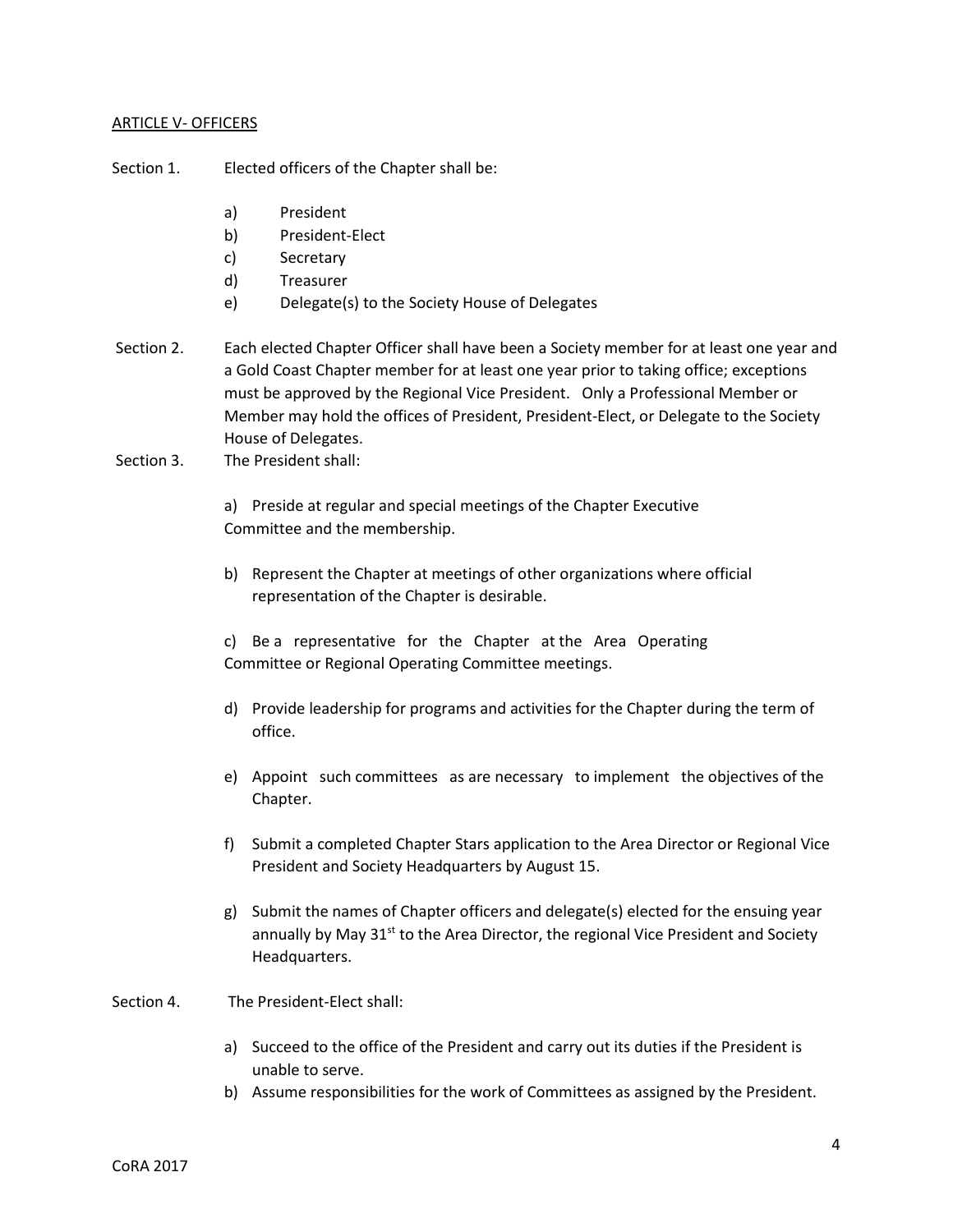- Section 5. The Secretary shall:
	- a) Maintain Chapter records and correspondence.
	- b) Record and distribute minutes of Chapter meetings and Chapter Executive Committee meetings.
	- c) Notify Chapter members about meetings.
	- d) Retain Custody of the Chapter Charter.
	- e) Assume the duties of the Treasurer as necessary
- Section 6. The Treasurer shall:
	- a) Maintain all financial records of the Chapter.
	- b) Supervise the receipt and disbursement of funds as directed by the Chapter Executive Committee.
	- c) Maintain Chapter funds in a depository approved by the Chapter Executive Committee.
	- d) Submit a Chapter Dues Report by March 1st to Society Headquarters.
	- e) Complete the Chapter's audited income and expense statement and any IRS tax documents for the fiscal year ending March 31st. Transmit fiscal report and any tax documents on or before May 31st to Society Headquarters.
	- f) Assume the duties of the Secretary as necessary.
- Section 7. The Delegate(s) to the Society House of Delegates shall:
	- a) Operate in accordance with House of Delegates Operating Procedures and Society Bylaws.
	- b) Keep the Chapter informed of Society House of Delegates actions and proposed actions.
	- c) Act on House of Delegates mail ballots on behalf of the Chapter.
	- d) Assure representation of the Chapter at meetings of the Society House of Delegates by appointing a Proxy as Delegate when unable to attend in person. '· The Proxy must be a Professional Member or a Member in good standing of the Chapter. Appointment of a Proxy shall be made by letter, which shall be delivered to the Society Secretary at least one (1) hour prior to the Society House meeting. A copy of the letter shall be provided to the Chapter Secretary.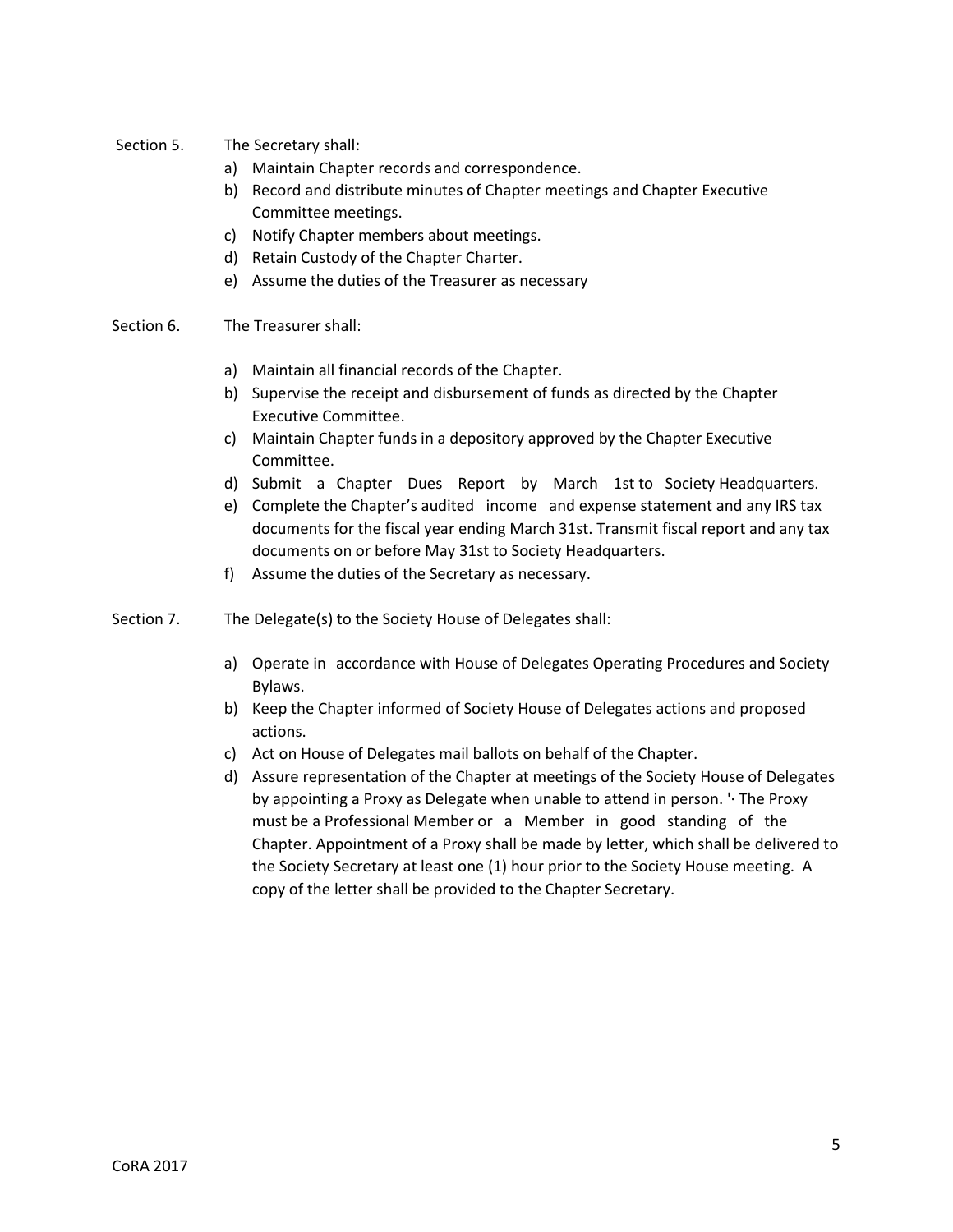#### ARTICLE VI - NOMINATION AND ELECTION OF OFFICERS

Section 1. The most recent immediate Past President available to serve shall be the Chairperson of the Nominations and Elections Committee. The Committee, including the Chairperson, will consist of no less than three (3) nor more than (5) members. One member shall be selected by the current Chapter President and the balance by the Committee Chairperson. Officers serving in positions that succeed to the next chapter officer level may serve on the Nominations and Elections Committee. Newly nominated candidates and candidates for on-succeeding officer positions may· not serve on the Nominations and Elections Committee.

> Selection of the Committee Members shall be completed no later than the first Executive Committee meeting of each calendar year and duly recorded. The full final Nominations and Elections Committee must approve the slate of officer candidates.

- Section 2. The Nominations and Elections Committee shall select qualified candidates for all elective offices. Candidates' names and qualifications shall be published on the Chapter website at least 60 days in advance of the elections.
- Section 3. Chapter members may submit a signed petition nominating an individual for elective office. The petition will require ten (10) Chapter member signatures to be valid. The petition shall be accompanied by a written acceptance by the nominee(s) and shall be submitted to the Chairperson of the Nominations and Elections Committee 30 days in advance of the election. The names and qualification of such nominees shall be published on the Chapter's website at least 15 days prior to the election.
- Section 4. The term of elected Chapter officers shall be for two years beginning July 1st.
- Section 5. Election of officers. for the ensuing year shall be held at the April Chapter meeting in attendance of a quorum. If there is more than one candidate for any office, election shall be by secret ballot (written or electronic). If there is only one candidate for an office, election may be by voice vote.
- Section 6. In the event a quorum is not present at the meeting a special mail or electronic ballot will be sent to the Chapter Members and a return of at least 40 votes or 20% of the Chapter membership is required. The ballot process should take less than 30 days with at least 15 days as a minimal period for response from the members and shall provide for an anonymous voter response.
- Section 7. Removal of elected Chapter officers shall be.by 2/3 vote of the Elected Chapter Officers at any regular or special board meeting at which a quorum of the board is present or by Chapter members at any regular or special Chapter meeting at which a quorum of the members is present. Upon presentation of a signed petition from 15 (fifteen) voting members of the Chapter, the Chapter Executive Committee shall be obligated to review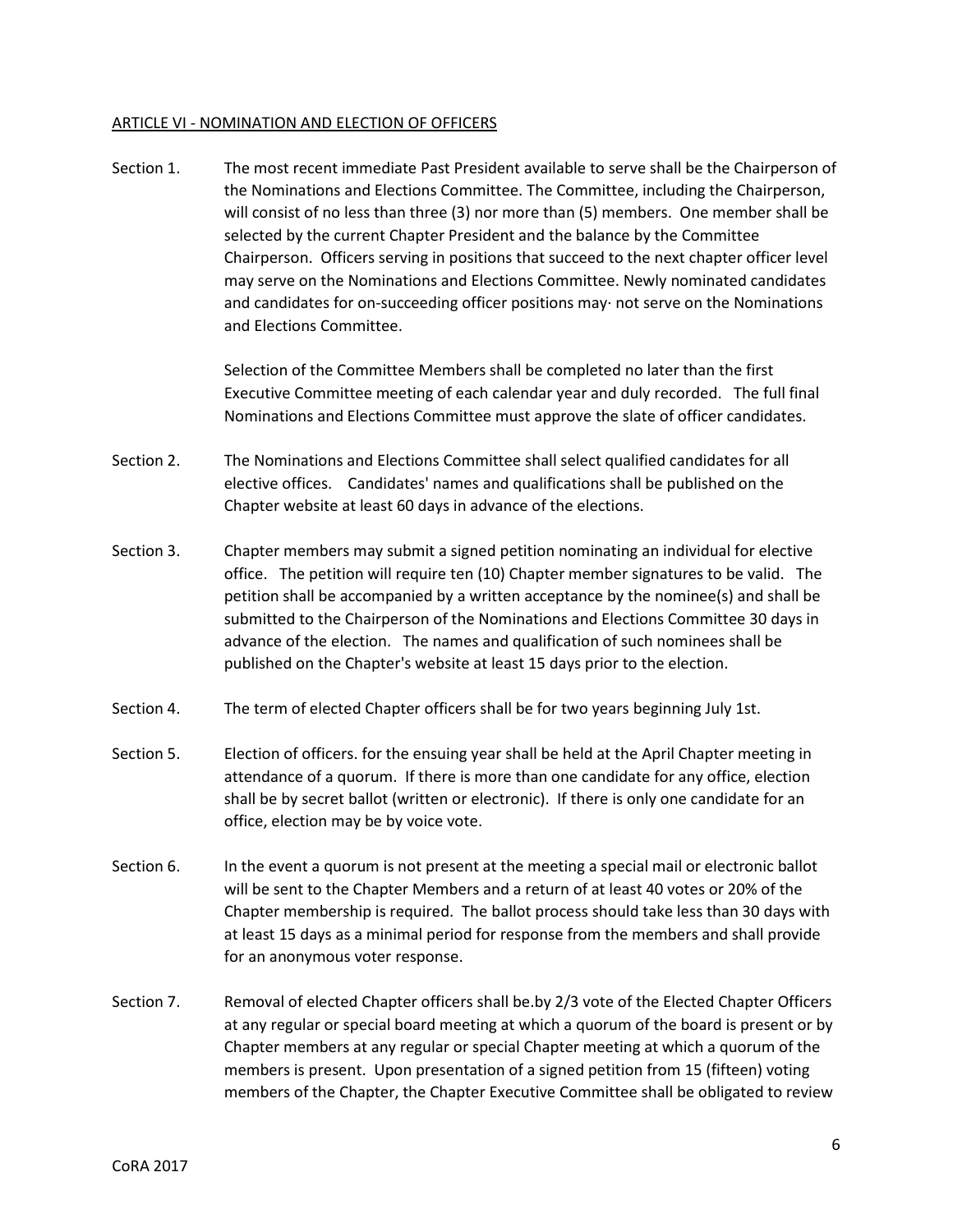the validity of the petition and investigate the circumstances. Committee Chairpersons appointed by elected officers or the Chapter Executive Committee may be removed by the officer on the Executive Committee who made the appointment.

- Section 8. Vacancies in elected Chapter offices shall be filled by the succession designated in the various officer descriptions. If no succession is designated, or the designated successor declines to accept the position, the position shall be filled in the way specified below, according to the position and timing of the vacancy.
	- a) Should a vacancy occur in any elected office, including Secretary, Treasurer, Secretary/Treasurer or Delegate to the Society House of Delegates, except President or President-Elect, the President shall appoint, with the approval of the Chapter Executive Committee, an eligible member (see Article V, Section 2.) to fill the unexpired term of office, giving special consideration to current committee Chairpersons and experienced Chapter leaders who have recently completed their terms of office.
	- b) Should a vacancy occur early in the term, in the office of:

1) President, the President-Elect shall succeed to the presidency. If the President-Elect declines the position, a past President may serve as President for this term upon the approval of the Executive Committee. Otherwise, a special election as specified in b.2 of this section will be considered for filling the seat of President. The President-Elect or a special nominations and Elections Committee appointed by the Chapter Executive Committee will be responsible for completing the special election.

- 2) President-Elect, the President shall:
	- (a) Appoint a special Nominations and Elections Committee.
	- (b) Publish notification of the election and the slated nominees for office at least 15 days in advance of the Chapter meeting at which the election is to be held.
	- (c) Receive at the Chapter meeting any additional nominating petitions as may be rendered, and signed by the number of members specified in Article VI, Section 3.
	- (d) Conduct a voice vote at the Chapter meeting if there is only one nominee, and a written ballot if there is more than one nominee for office.
	- (e) Ensure that the elected candidate assumes office immediately upon election.
- c) Should a vacancy occur at mid-term or later, in the office of:

1) President, the President-Elect shall serve the unexpired term of the President in addition to the term for which he was originally elected.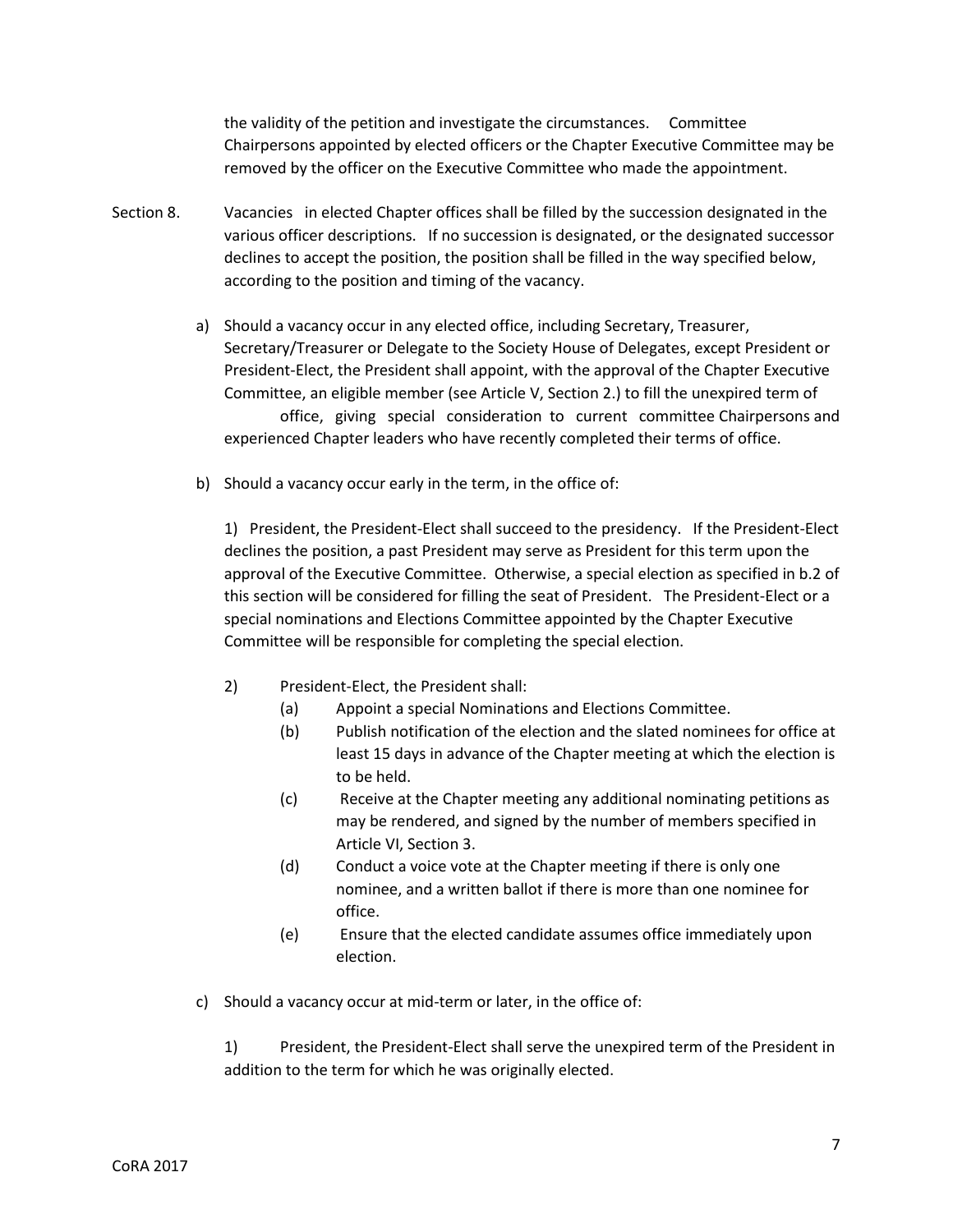2) President-Elect, if it is not an operational hardship for the Chapter, the position may remain vacant until the next election is conducted. If it is operationally necessary for the Chapter to have a President-Elect, then the position should be filled as noted in this Article and Section, paragraph b)2).

- Section 9. Vacancies in appointed offices shall be filled for their unexpired term by appointees of the President then in office, with the approval of the Chapter Executive Committee.
- Section 10. Inability to serve: if after the election, but prior to taking office, an officer is unable to serve for any reason, the vacancy shall be filled in the manner set forth in this Article.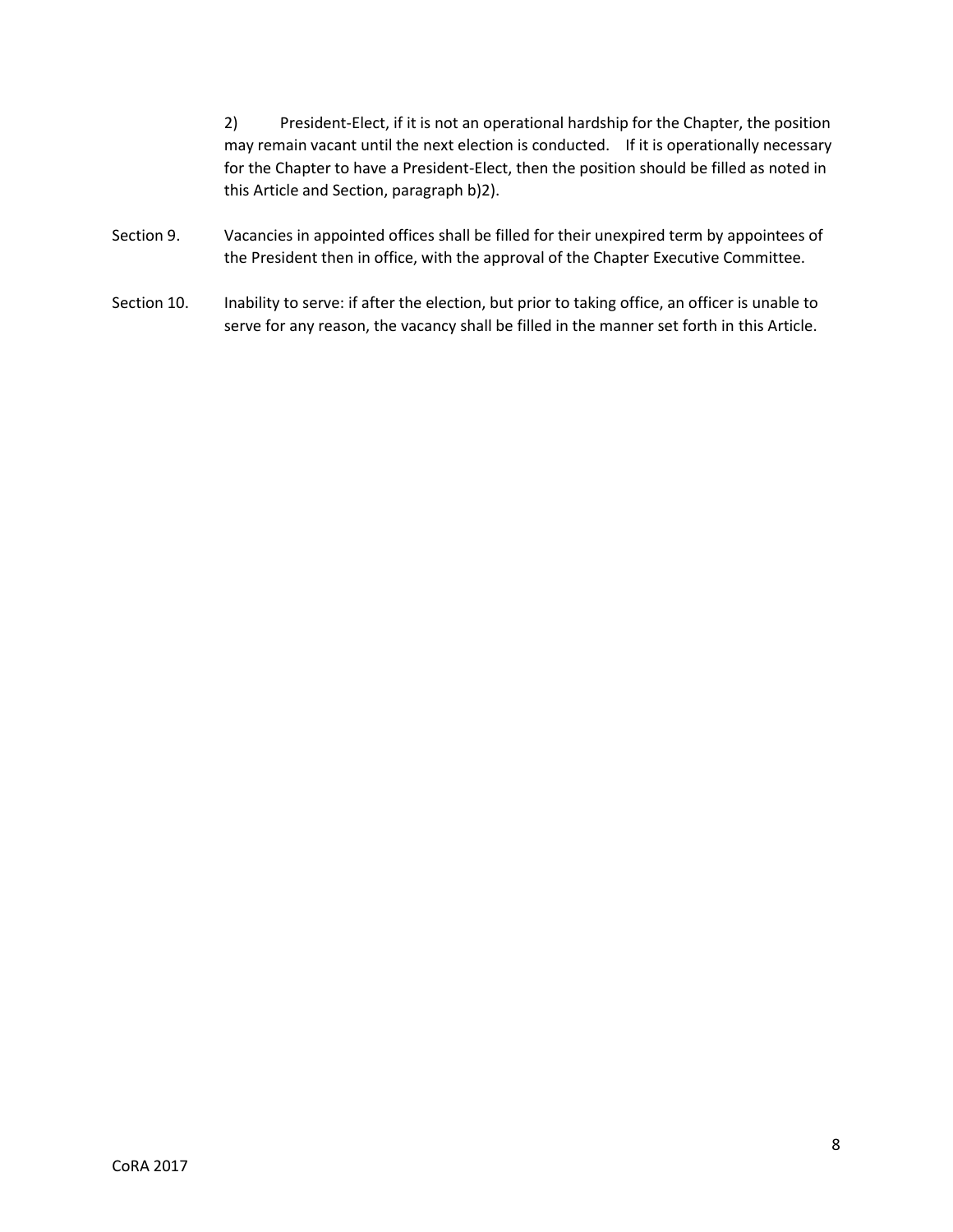## ARTICLE VII - SECTIONS

- Section 1. Sections may be formed by Chapters to serve 10 or more dues- paying (or emeritus) Chapter members whose geographical location, within the Chapter area, constitutes an inconvenience to participate in Chapter affairs, and whose number is insufficient to permit formation of a new Chapter. The Section shall operate in accordance with Society and Chapter Bylaws.
- Section 2. The group must petition the Chapter Executive Committee to form a Section of the Chapter.
	- a) The petition should outline:
		- 1. Name of the Section.
		- 2. Territory the Section will encompass
		- 3. Number of members currently in the territory.
		- 4. Plans for meetings to be held and the nature of the program.
		- 5. Justification for the creation of the Section.
		- 6. Any dues arrangements between the Chapter and the Section.
		- 7. Submit a copy of Section Bylaws (See Model Section Bylaws).
	- b) Sections must meet the approval of the Chapter's Executive Committee, the Area Operating Committee and the regional Operating Committee.
- Section 3. Section members shall elect a Chairperson and a Secretary/Treasurer and must abide by the Bylaws of the Chapter.
	- a) The Chairperson shall be a Professional Member or Member. The Chairperson of an authorized Section shall be invited to attend all meetings of the Chapter Executive Committee, and shall attend at least two, as a non-voting participant.
	- b) By April 30 of each Chapter year, the section Chairperson shall submit a summary report of Section activities and a financial report to the Chapter President and the Area Director or Regional Vice President.
	- c) The Section Secretary/Treasurer shall keep records of meetings, sending copies to the Chapter Secretary; notify members of meetings; retain the Section Charter; maintain such financial records as are necessary and keep the Chapter Officers informed of the Section's financial status. The Chapter shall remit at least 30% of Chapter dues of Section members to the Section for its use.
	- d) The Chairperson of the Section shall appoint a Nominations & Elections Committee annually to select nominees for the offices of Chairperson and Secretary/Treasurer for the year beginning July 1. Both officers' terms shall be for one year beginning July 1. Election of these officers shall be held at a Section meeting prior to July 1.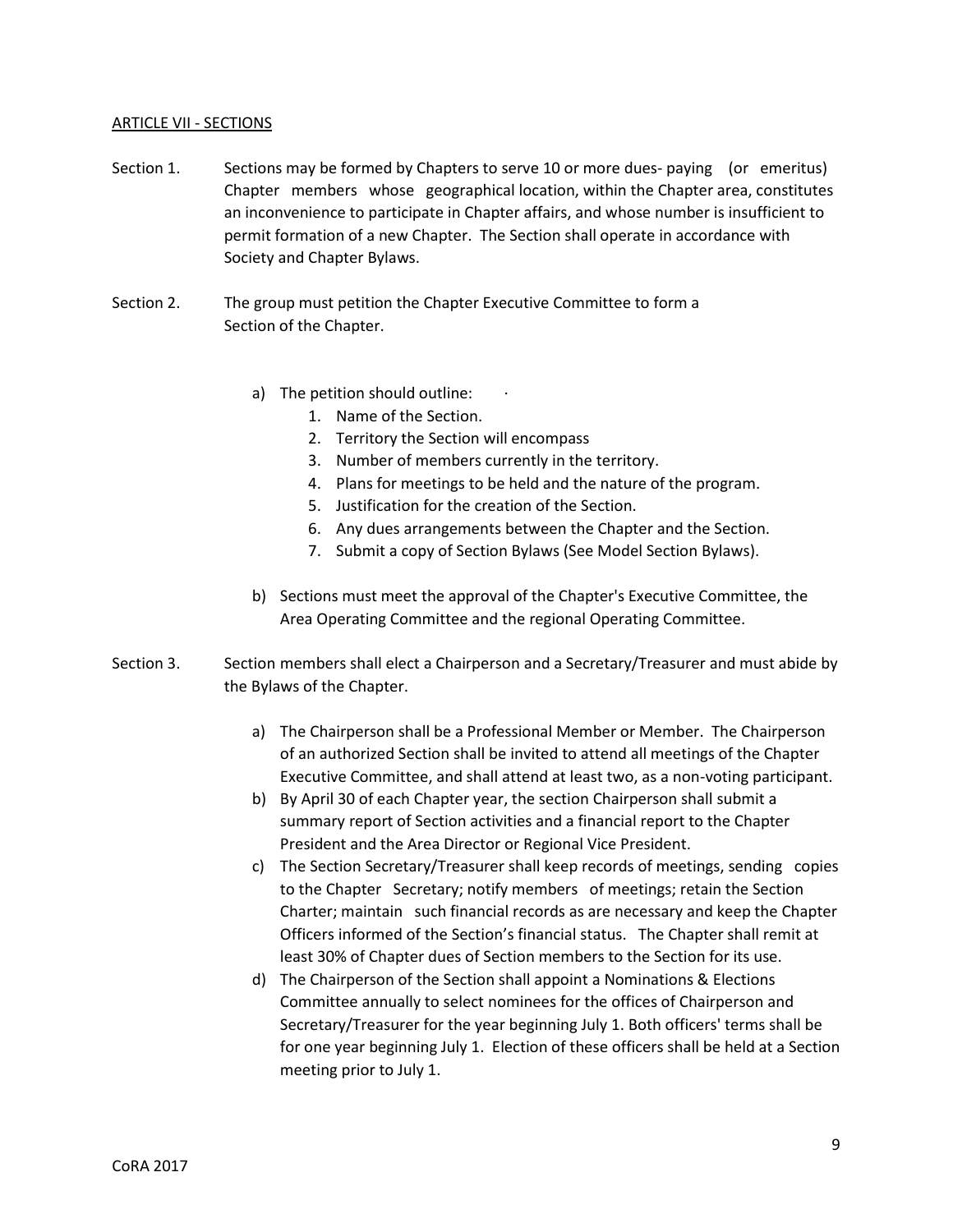- e) If the section ceases to function as a viable organization, the Chapter Executive Committee, after investigation, may recommend its dissolution to the Area Operating Committee and/or regional Operating Committee, and any funds in the Section Treasury shall be remitted to the Chapter for Chapter use.
- f) Student Members attending an educational institution may join together to form a Student Section of the Chapter within whose boundary the institution lies. (See Model Student Section Bylaws)

## ARTICLE VIII- DUES

- Section 1. Each member, except Students, Emeritus and Honorary Members, shall be assessed annual Chapter dues as determined by Chapter members, in addition to Society dues.
- Section 2. All Society and Chapter dues shall be paid annually in advance by the anniversary of each member's election date.
- Section 3. Chapter dues shall be determined by vote of the Chapter membership at any regular or special meeting where a quorum is present. All Chapter members shall be notified at least 30 days in advance regarding dues proposals.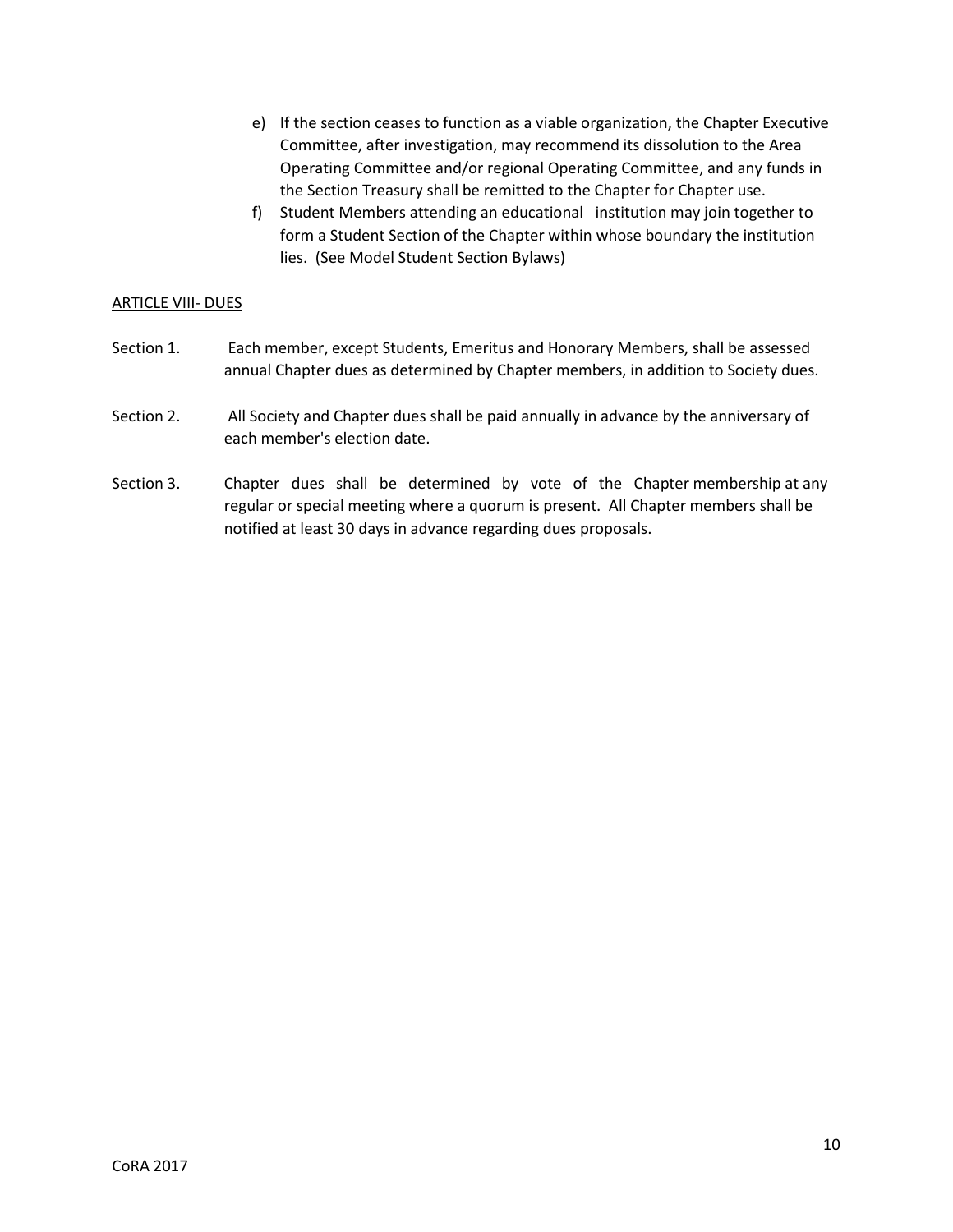# ARTICLE IX- MEETINGS

- Section 1. Chapters shall meet at least six times per year and four of the meetings shall be technical meetings. Technical meetings are those that define or discuss methods, procedures, systems, devices and/or standards toward the reduction, control or elimination of hazardous exposures to people, property or the environment, and which foster the technical, scientific, and managerial knowledge and skills of attendees.
- Section 2. Special meetings of members may be called by the Chapter Executive Committee. The notice calling such a meeting shall state the purpose of the meeting; such notice to be sent to each member at least two weeks in advance.
- Section 3. Five (5) members in good standing shall constitute a quorum at any regular or special meeting.
- Section 4. The latest edition of Robert's Rules of Order Newly Revised shall govern the transaction of business at all meetings of the Chapter unless otherwise provided in these Bylaws.
- Section 5. Executive Committee meetings shall be conducted at least six times per year and the Chapter President will preside over the meeting. These meetings are necessary for managing the Chapter including finance reports, strategic plans, governmental affairs, membership growth and other business items needed to manage the Chapter successfully.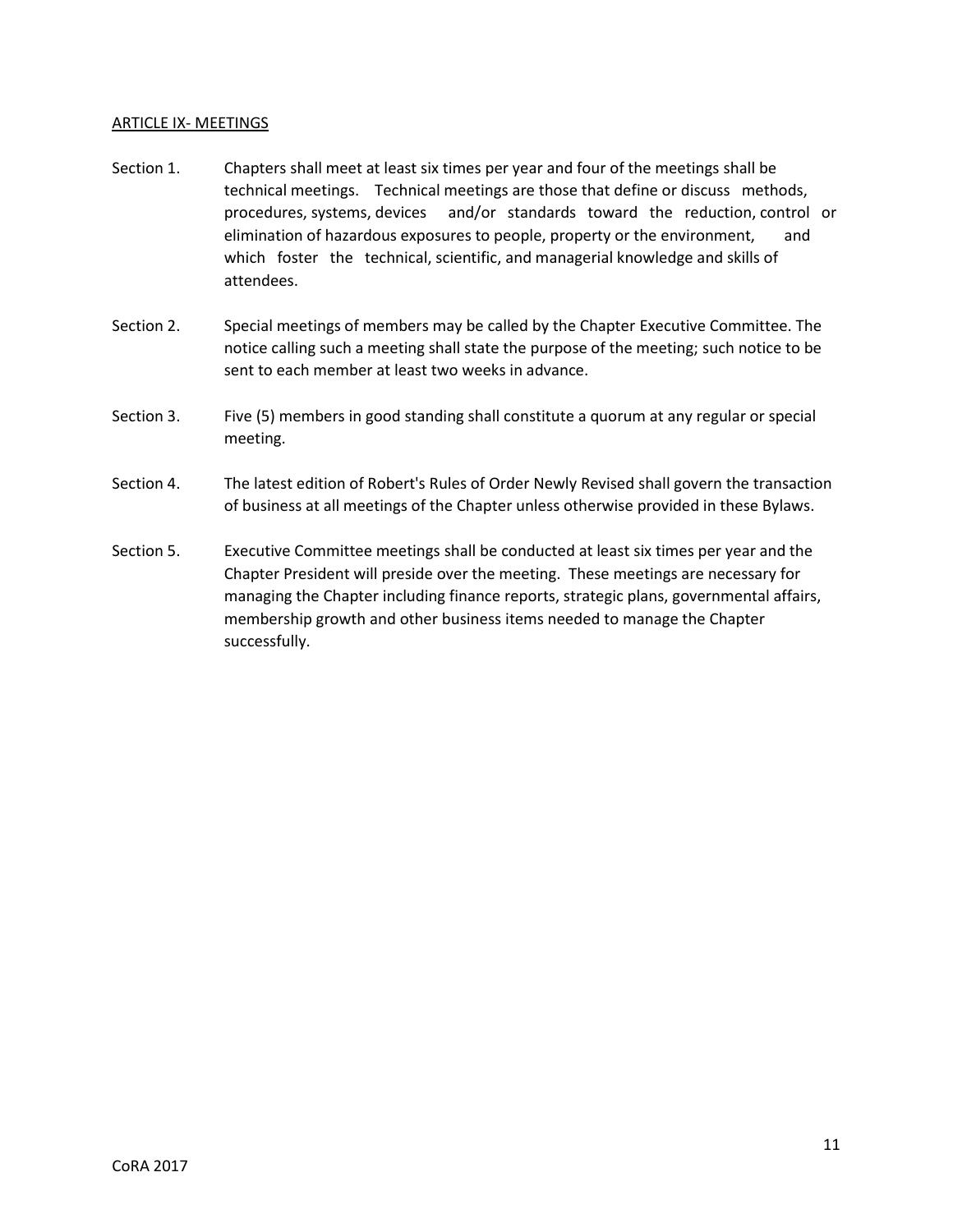#### ARTICLE X- MISCELLANEOUS

| Section 1. |    | The Chapter may be dissolved by Chapter members in the following manner.                                                                                                                                                                                                                                                                             |
|------------|----|------------------------------------------------------------------------------------------------------------------------------------------------------------------------------------------------------------------------------------------------------------------------------------------------------------------------------------------------------|
|            | a) | A resolution to dissolve the Chapter shall be acted upon at a meeting of the Chapter<br>Executive Committee. The resolution shall set forth the reasons for dissolution.                                                                                                                                                                             |
|            | b) | Within 30 days following the Chapter Executive Committee action, a mail ballot shall be<br>sent to all Chapter members setting forth the reasons for the dissolution. Thirty (30)<br>days after the ballots are mailed, they shall be counted by the Chapter Executive<br>Committee. A two-thirds (2/3) vote is required for approval of the action. |
|            | C) | Upon the adoption of the resolution to dissolve, the officers shall carry out the<br>dissolution of the Chapter in conformance with applicable laws and Society Bylaws.                                                                                                                                                                              |

- Section 2. If a Chapter Executive Committee no longer exists or conditions preempt the implementation of the preceding Section, a Chapter member may make a recommendation for dissolving a Chapter to the Regional Vice President and Area Director for their review. Upon the approval of the Area Operating Committee and the Regional Operating Committee, the recommendation will be forwarded to the Society Board of Directors.
- Section 3. The Society Board of Directors may dissolve the Chapter after failure of the Chapter to conform to minimum Society requirements for activities or upon performance of actions contrary or detrimental to the Society and after a reasonable probation period. Upon notice, the Chapter officers shall carry out the dissolution of the Chapter.
- Section 4. The official Society symbol may be used by the Chapter on correspondence, publications and other official documents, in accordance with the provisions for use and reproduction in the Society Bylaws.
- Section 5. Any fund-raising projects or activities shall be limited to those activities that are consistent with the purpose of the Society and the Chapter.
- Section 6. Chapter officers shall assure retention of needed Chapter and membership records by adhering to the following record retention periods. Officers having charge of these records are authorized to dispose of the records at the end of the required retention period.
	- a) Minutes of meetings permanently, (recommended by Society auditors).
	- b) Correspondence two years following completion of the Chapter year.
	- c) Financial Records seven years following completion of the Chapter year.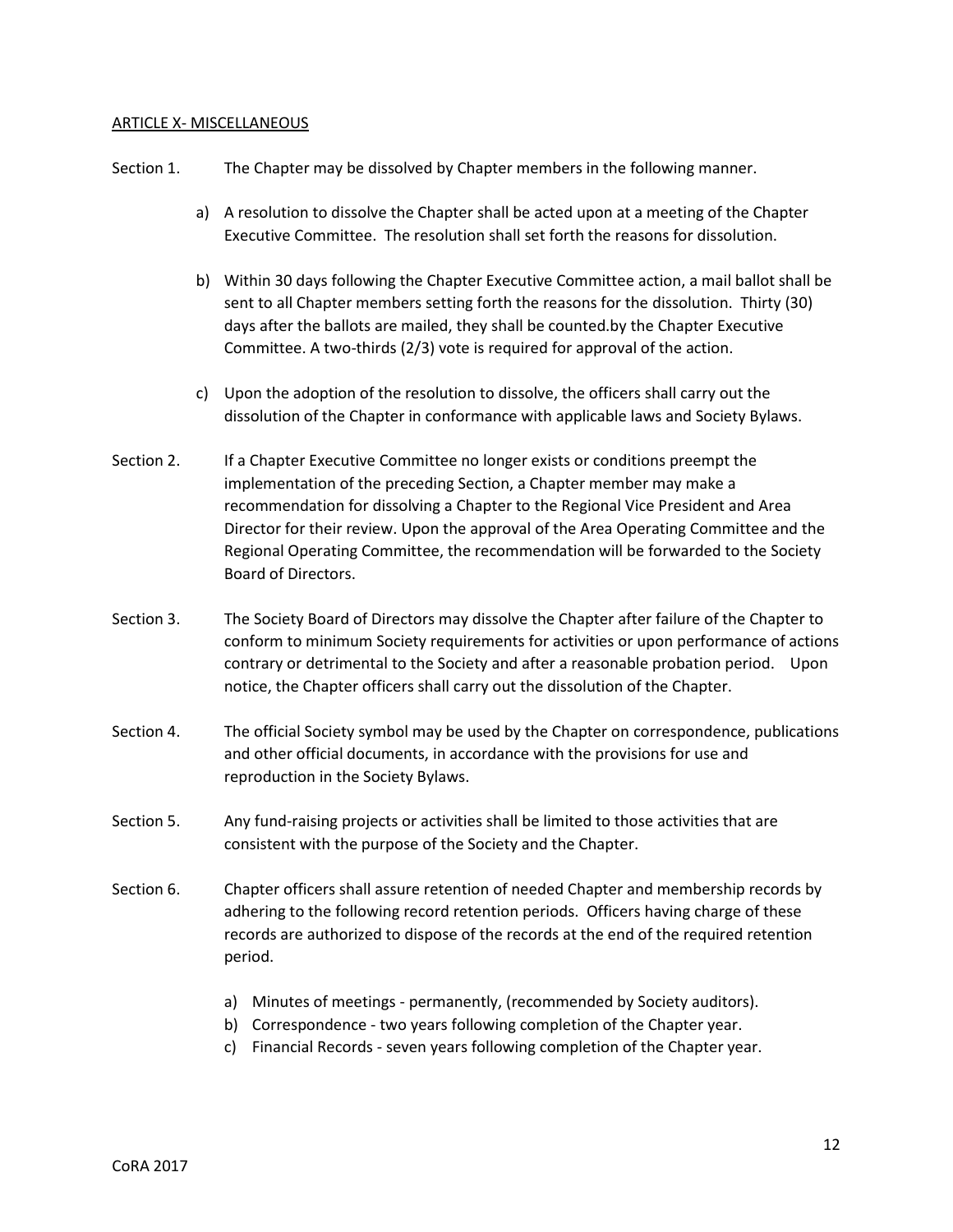Section 7. Chapter members may be reimbursed for actual expenses for travel, lodging and meals incurred as the result of official activities when authorized by the President, or Executive Committee in the case of reimbursements to the President. Participation in official activities requiring reimbursement shall be pre-approved by the President or Executive Committee. The applicant shall submit the completed Society's Travel Expense Report to the Chapter Treasurer with receipts attached (original when possible). Official activities eligible for reimbursement include, but aren't limited to, Society House of Delegate meetings, Leadership Conference participation by elected Chapter Officers, and Area or Regional and Society meetings wherein the participant represents the Chapter. This section does not preclude the Executive Committee from authorizing the reimbursement of any other expenses on a case by case basis.